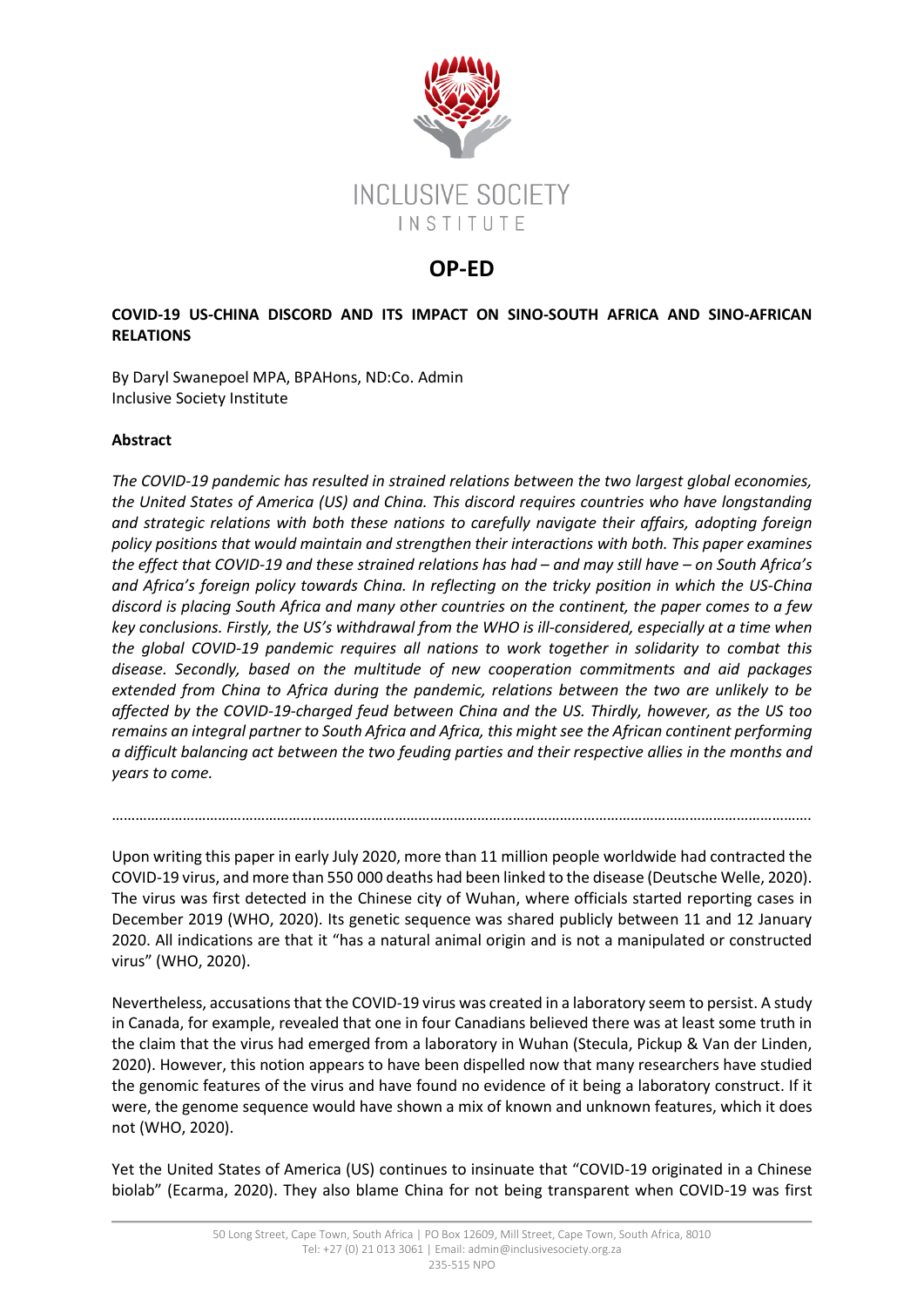detected, and for having tried to suppress the outbreak. At a news briefing in April 2020, the US secretary of state told reporters that his country believed that "Beijing had failed to report the outbreak in a timely manner, in breach of World Health Organisation rules" (Brunnstrom & Pamuk, 2020).

The notion of China having behaved inappropriately in respect of COVID-19, and of the World Health Organisation (WHO) somehow being an aider and abettor, continues to gain momentum in US rhetoric. By 8 July 2020, it had escalated to the point where the US officially started the process of withdrawing from the WHO (Cohen, Hansler, Atwood, et al., 2020).

How this growing discord between the US and China will affect other nations' relations with China remains to be seen. Whether these tensions will sway or at least dampen enthusiasm to further strengthen ties with China is yet to be determined. That it could still have an impact cannot be ruled out, especially given the current US administration's inclination to pressurise other nations to follow its lead. In 2018, for instance, the US threatened to cut funding to South Africa through its USAID programme when it emerged that South Africa had voted against their motion in the United Nations (UN) to declare Jerusalem the capital of Israel (Pather, 2018). USAID, through the United States President's Emergency Plan for Aids Relief (PEPFAR), supports South Africa's efforts to prevent and treat HIV/Aids and tuberculosis (USAID, n.d.). Granted, the aid was eventually not cut; in fact, South Africa received even more assistance in the form of a US grant of at least R410 million to combat the COVID-19 pandemic in the first half of 2020 (Home, 2020). For now, therefore, South African relations with the US appear to be sound (US Department of State, 2020).

But how could the discord being sown by the US in relation to China and the COVID-19 pandemic affect Sino-South African and Sino-African relations, if at all?

### **Placing South Africa in a tricky position**

The US is a key strategic partner to both South Africa and other African countries who share its values of democracy, the rule of law and good governance (DIRCO, 2020). It is also South Africa's third-largest trading partner (South African Market Insights, n.d.). At the same time, South Africa's strategic collaboration with China extends beyond bilateral interests, as the two nations have similar views on many global issues (DIRCO, 2020). In addition, China is South Africa's largest trading partner (South African Market Insights, n.d.).

The South African position to date has been that, given the global gravity of the COVID-19 pandemic, the US and China should engage in dialogue to address their concerns and resolve their issues in a peaceful and constructive manner. Convinced that the pandemic calls for a global inclusive solution, South Africa believes that the two global giants' "focus should be on providing support and assistance to vulnerable countries" (DIRCO, 2020). As the world's two largest economies, the US and China both have a responsibility to help restore the well-being of people across the globe by reviving the world economy, which has been devastated as a result of the COVID-19 outbreak (DIRCO, 2020).

Already, the US-China trade war poses threats to the South African and African economies. Whilst Africa is not a direct target of the conflict, the impact of the quarrel is affecting the continent. The imposition of US tariffs on Chinese products has caused commodity prices and local currencies to fall. Major stock exchanges across Africa have been badly hit, which has shaken investor confidence in the continent. Indeed, it is predicted that the resulting slowdown of the Chinese economy could "hinder the exports and government revenues of many economies across the African continent" (Cazares, n.d.).

The COVID-19/WHO spat adds another dimension to the threat that the uneasy US-China relationships holds for the African continent. Keep in mind that Africa is heavily dependent on WHO funding. The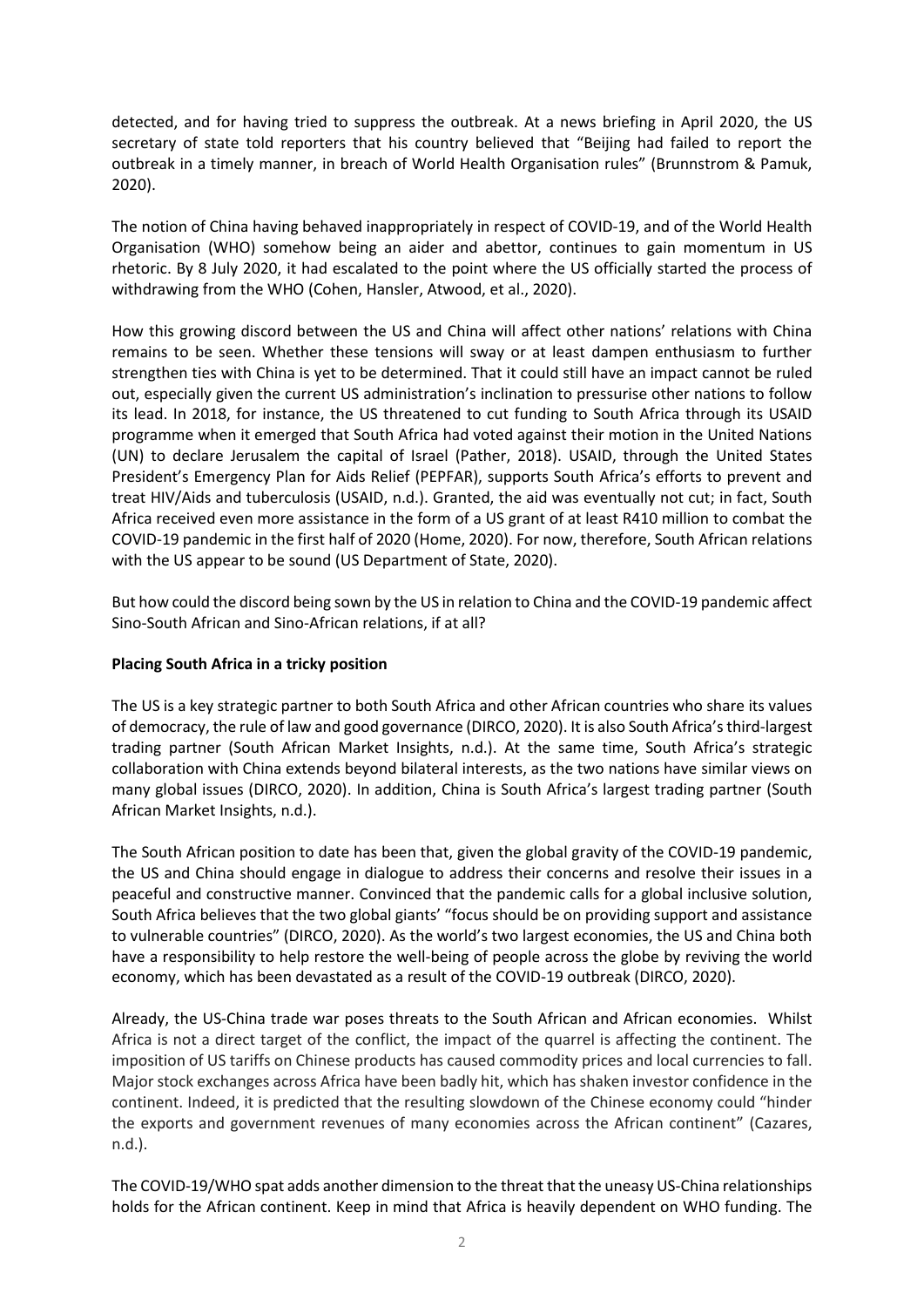continent receives "more than double the budget allocation of any of the five other regions the WHO administers globally", of which approximately 60% goes towards reducing infectious diseases (Baker & Hincks, 2020). Against this backdrop, the US's "decision [to cut funding to the WHO] could have its greatest impact on Africa's ability to fight the pandemic since it is probably the region least equipped to fight it on its own" (Fabricius, 2020).

So, whilst South Africa has been measured in its response, this should not be mistaken for a lack of concern over the tensions between the US and China, especially during this period of global turmoil. Resolving US-China tensions is clearly in the global interest, particularly in so far as it affects Africa. In South Africa's engagements in the multilateral arena, the country has emphasised the importance of the US and China bridging their differences. This it has done independently, and as chair of the African Union, as well as in the capacity of non-permanent member of the UN Security Council (DIRCO, 2020). Pointing to the US's key role in the sustainability of the WHO and, therefore, in the prevention of future pandemics, South Africa has urged the US to reconsider its withdrawal from the WHO. Ultimately, the capacity of all global nations isrequired to help combat the deadly COVID-19 pandemic and similar future outbreaks (Lindeque, 2020).

### **Impact of COVID-19 US-China discord on South Africa's and Africa's willingness to deepen Sino-African relations**

South Africa's foreign policy is driven by five priorities. These are (i) strengthening cooperation within the Southern African Development Community (SADC), (ii) promoting the African Agenda, (iii) strengthening South-South cooperation, (iv) strengthening multilateralism, and (v) cooperating with strategic formations from the North. Its underpinning values are the promotion of global peace, development and economic prosperity (DIRCO, 2020). This is the policy and values system within which the country's strategic partnership with China is positioned.

The South Africa–China partnership goes beyond narrow bilateral considerations, extending into the multilateral arena. The two nations have similar views on several global issues. The strategic partnership is guided by the respective partners' shared aspiration to promote economic growth, development and mutually beneficial cooperation to help eradicate inequality, poverty and unemployment (DIRCO, 2020).

At a national level, South Africa considers its relationship with China an important vehicle to achieve the development goals articulated in its National Development Plan (NDP) (DIRCO, 2020), which was developed by the National Planning Commission in collaboration and consultation with South Africans from all walks of life (National Planning Commission, n.d.). To this end, South African pursues several agreed cooperation mechanisms with China that provide opportunities to exchange views, adopt best practice and deepen cooperation so as to create a better future for both countries' peoples. These mechanisms include:

- a bi-national commission, which serves as a strategic platform to address issues of common interest between the two countries, such as trade promotions and economic exchanges (RSA, 2019);
- a joint working group, comprising cabinet ministers from both nations, who monitors the implementation of cooperative projects, and manages and solves challenges that arise during the implementation of those projects (Fahamu, 2014); and
- a strategic dialogue, which provides a platform for the regular review of the bilateral political and economic relations between the two countries (DIRCO, 2019).

As current chair of the African Union (RSA, 2020), South Africa understands the complexities and importance of China's engagement with and on the African continent. China's focus has been on economic development and the provision of crucial socio-economic infrastructure. It has also been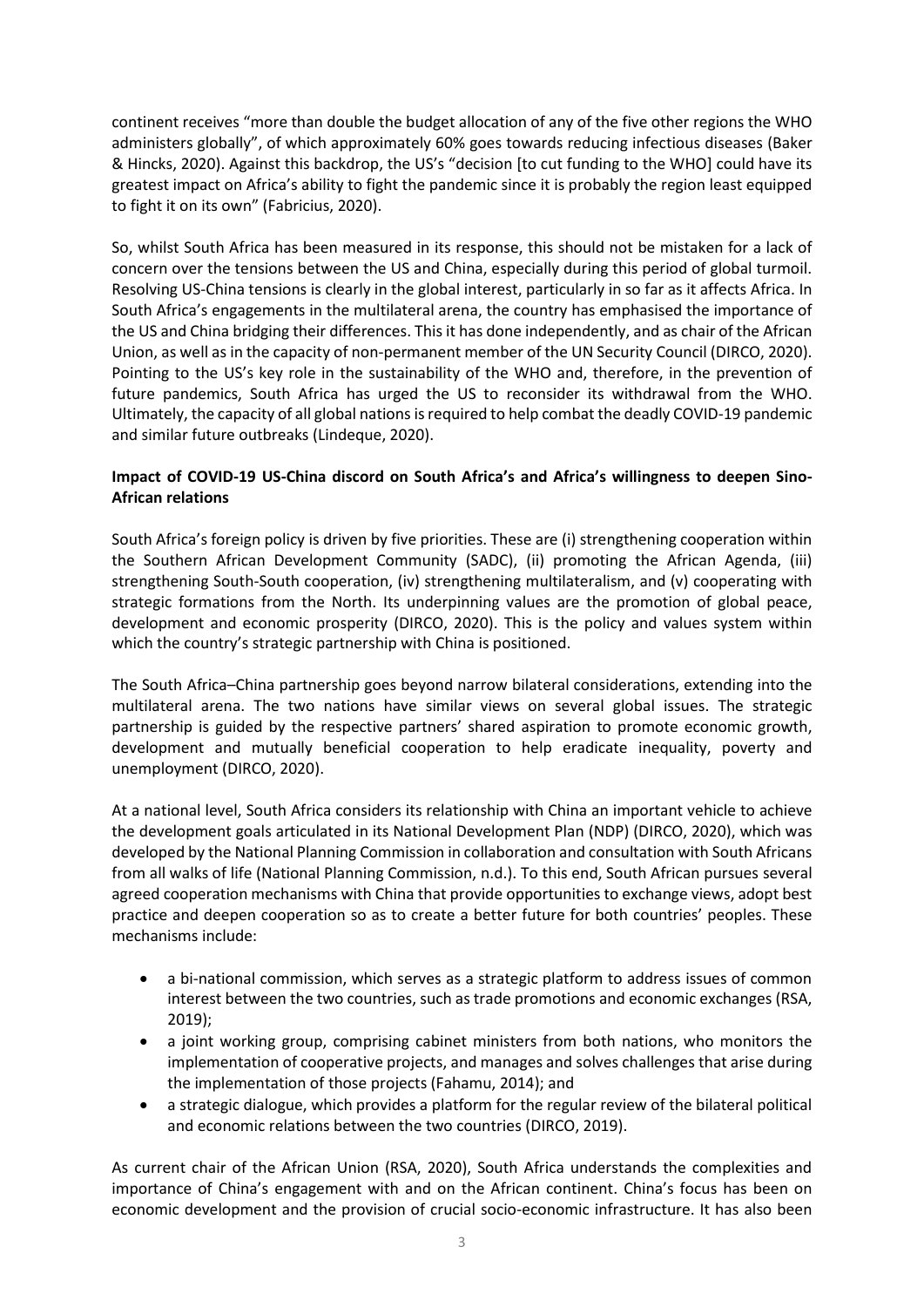willing to invest in geographic areas that other international financial institutions, Western governments and companies have steered clear of to date (DIRCO, 2020).

Asthe largest trading partner of South Africa and the rest of the African continent, China plays a critical role in supporting economic diversification, beneficiation, human resource development and employment, as well asthe expansion of the continent's manufacturing base. Its position as the global engine of economic growth has presented both the South African and African economies with significant growth opportunities (DIRCO, 2020).

In the context of COVID-19, this close cooperation was again demonstrated when South Africa and China cooperated closely on research and the exchange of medical supplies and expertise during China's initial outbreak of the coronavirus. During this period, South Africa made several donations of medical equipment to help China combat the virus (news24.com, 2020 & DIRCO, 2020). Similarly, China is now supporting South Africa and Africa by supplying them with much-needed medical equipment, training and information, and deploying medical research teams (Mekuto, 2020).

As to whether the COVID-19-charged discord between the US and China has had an adverse impact on Sino-South Africa and/or Sino-African relations, the answer seems to be in the negative. If anything, the sustained level of Chinese involvement on the African continent, whether COVID-19-related or not, has served to strengthen relationships. Attempts to weaken trust in China and its intentions do not measure up to the reality experienced by Africa's leaders.

Through the Forum on China-Africa Cooperation (FOCAC), a dialogue platform that formalises Sino-African exchanges on various topics (King, 2019), China has pledged to continue supporting African countries in their fight against COVID-19. More so, it has pledged financial support, partly through the suspension of debt servicing and repayment. China has also undertaken to construct the African Centre for Disease Control. And through the Belt and Road Initiative, in which a number of African countries such as Egypt, Ethiopia and South Africa are taking part (Chatzky & McBride, 2020), greater cooperation with international organisations such as the UN and WHO is also on the agenda (Tembe, 2020).

Beyond COVID-19, China's President Xi Jinping has committed to support the development of the African Continental Free-Trade Area (ACFTA), which will aim to create a single continental market for goods and services, with free movement of businesspeople and investments (AU, n.d.). China will help enhance connectivity, strengthen industrial capacity and develop supply chains. In addition, it will explore broader cooperation with Africa in new areas, such as the digital economy, smart cities, clean energy and 5G mobile technology to boost the continent's development and revitalisation (Xi, 2020).

China also announced measures to support WHO efforts to establish a global humanitarian response depot, which will facilitate anti-epidemic supply chains and foster "green corridors" to fast-track transportation and customs clearance. It has undertaken to make available \$2 billion over the next two years to respond to the COVID-19 pandemic, especially in developing countries, many of which are in Africa. Through FOCAC, the construction of the China-Africa Friendship Hospitals and the pairing of Chinese and African hospitals were announced. China has also pledged to prioritise African countries once it has succeeded in developing a COVID-19 vaccine (Abumaria, 2020).

Clearly, therefore, many of the new economic developments, cooperation commitments and aid packages from China to Africa were announced, and indeed commenced, during the period of combatting the COVID-19 pandemic. Moreover, this has taken place notwithstanding the US-China discord. Thus, it is safe to conclude that despite the dissonance between the US and China, FOCAC will remain an important platform for Africa and China to jointly implement their cooperation initiatives (Xinhuanet, 2020). There is little evidence to suggest that this particular dispute between the world's two greatest economies is affecting Sino-African affairs.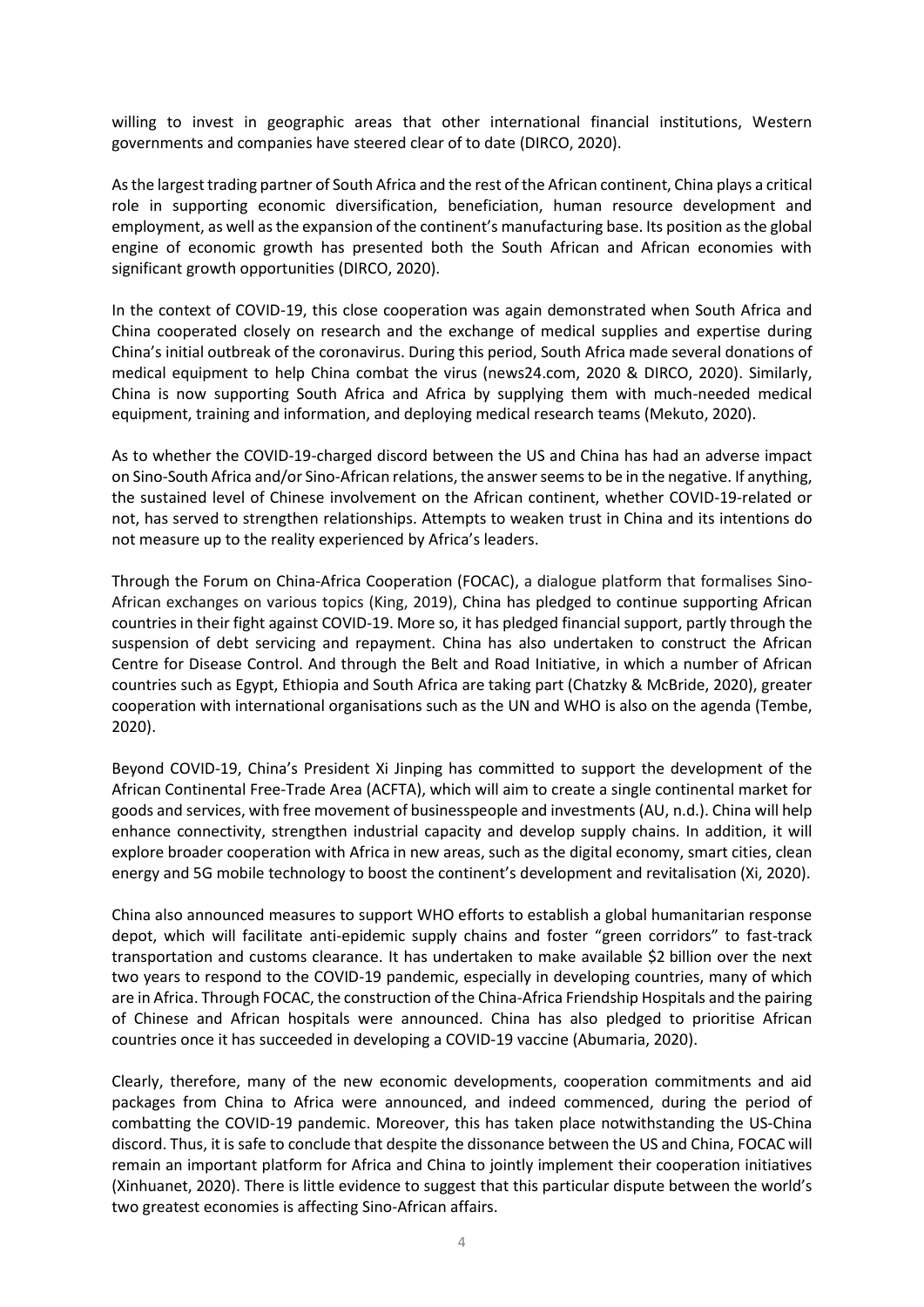Instead, the scenario sketched above not only suggests South Africa and Africa's willingness to deepen China-Africa relations in the current international environment and under present conditions; it also confirms a deep commitment on Africa's part to honour its partnership with China and work towards taking this relationship to even greater heights.

#### **Conclusion**

To ensure economic growth and development in the wake of the COVID-19 pandemic, and effectively combat the disease at a global level, South Africa believes that the international community needs to sustain and strengthen cooperation at both bilateral and multilateral levels. Within this context, it considers China to be a proven and reliable partner to both itself and the African continent (Lotz, 2020). This in itself is bound to drive a deepening of relations between South Africa and Africa on the one hand, and China on the other. This is particularly so given that South Africa's foreign policy towards China is rooted in decades of solidarity and friendship.

Going forward, this will mean walking the tightrope between maintaining good relations with China and with the US. That tightrope might even become more treacherous if other countries follow the US's lead in ostracising China because of its handling of the coronavirus, which the United Kingdom lately seems inclined to do (Langfitt, 2020).

#### **References**

Abumaria, D. 2020. *Beijing offers Egypt, other African nations first use of future vaccine.* [Online] Available at[: https://www.jpost.com/international/beijing-offers-egypt-other-african-nations-first](https://www.jpost.com/international/beijing-offers-egypt-other-african-nations-first-use-of-future-vaccine-634575)[use-of-future-vaccine-634575](https://www.jpost.com/international/beijing-offers-egypt-other-african-nations-first-use-of-future-vaccine-634575) [accessed: 14 July 2020].

African Union (AU). N.d. CFTA *Continental Free Trade Area*. [Online] Available at: <https://au.int/en/ti/cfta/about> [accessed: 11 Jul 2020].

Baker, A. & Hincks, J. 2020. *What Trump's WHO Funding Freeze Means for the Most Vulnerable Countries.* [Online] Available at[: https://time.com/5823297/trump-who-funding-freeze-africa](https://time.com/5823297/trump-who-funding-freeze-africa-coronavirus/)[coronavirus/](https://time.com/5823297/trump-who-funding-freeze-africa-coronavirus/) [accessed: 15 July 2020].

Brunnstrom, D. & Pamuk, H. 2020. *US ups criticism of China over COVID-19 transparency and data.* [Online] Available at: [https://www.businesslive.co.za/bd/world/2020-04-23-us-ups-criticism-of](https://www.businesslive.co.za/bd/world/2020-04-23-us-ups-criticism-of-china-over-covid-19-transparency-and-data/)[china-over-covid-19-transparency-and-data/](https://www.businesslive.co.za/bd/world/2020-04-23-us-ups-criticism-of-china-over-covid-19-transparency-and-data/) [accessed: 10 July 2020].

Cazares, J. N.d. *Africa amidst the Trade War*. [Online] Available at: [https://infomineo.com/africa](https://infomineo.com/africa-amidst-the-trade-war/)[amidst-the-trade-war/](https://infomineo.com/africa-amidst-the-trade-war/) [accessed: 14 July 2020].

Chatzky, A. & McBride, J. 2020. *China's Massive Belt and Road Initiative*. [Online] Available at: <https://www.cfr.org/backgrounder/chinas-massive-belt-and-road-initiative> [accessed: 11 July 2020].

Cohen, Z., Hansler, J., Atwood, K., Salama, S. & Murray, S. 2020. *Trump administration begins formal withdrawal from World Health Organization*. [Online] Available at: <https://edition.cnn.com/2020/07/07/politics/us-withdrawing-world-health-organization/index.html> [accessed: 10 July 2020].

Department of International Relations and Cooperation (DIRCO). 2019. *South Africa and China meet to review bilateral political and economic relations* [Online] Available at: [http://www.dirco.gov.za/docs/2019/chin1101.htm#:~:text=The%20Strategic%20Dialogue%20was%2](http://www.dirco.gov.za/docs/2019/chin1101.htm#:~:text=The%20Strategic%20Dialogue%20was%20established,relations%20between%20the%20two%20countries.) [0established,relations%20between%20the%20two%20countries.](http://www.dirco.gov.za/docs/2019/chin1101.htm#:~:text=The%20Strategic%20Dialogue%20was%20established,relations%20between%20the%20two%20countries.) [accessed: 11 July 2020].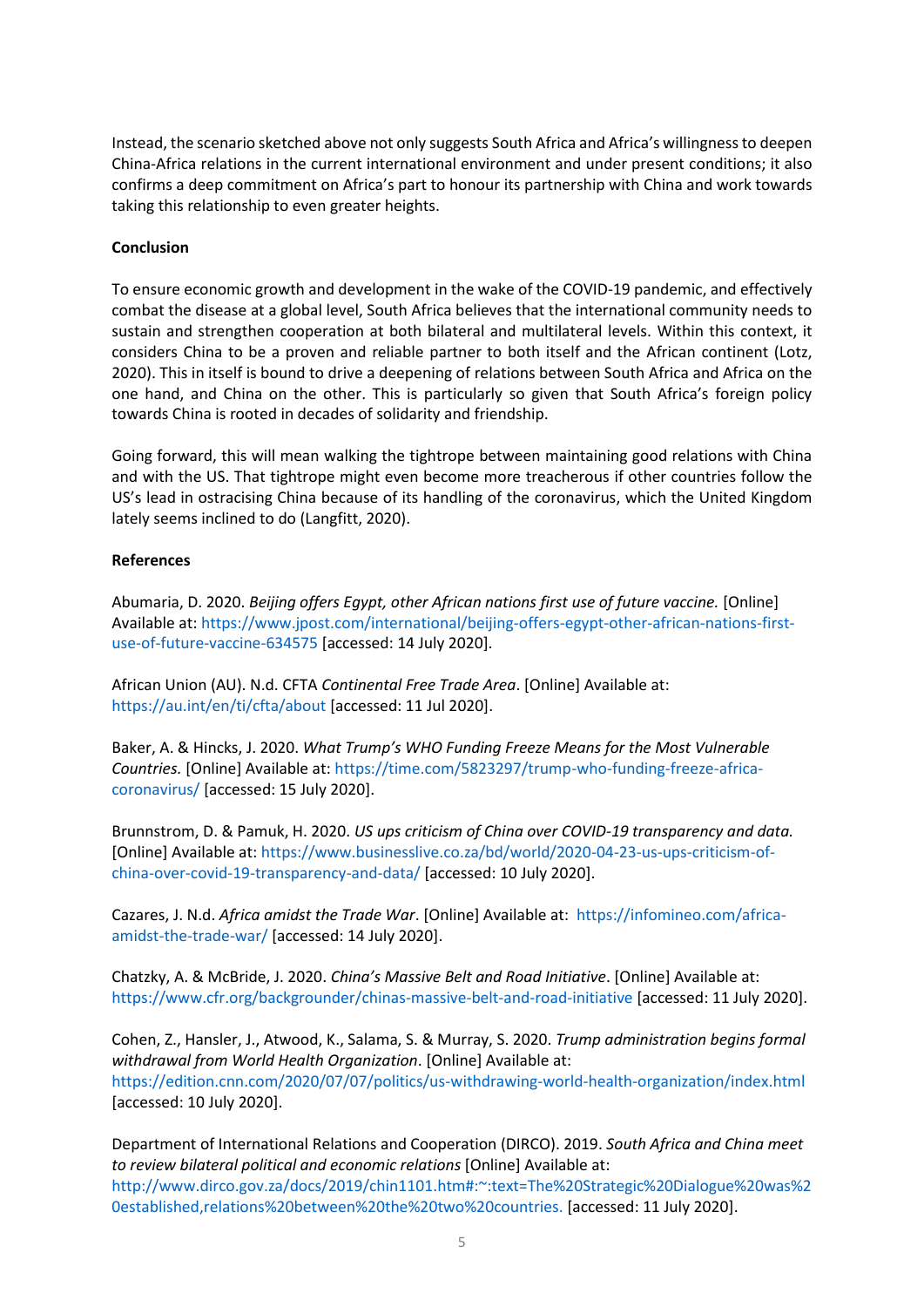Department of International Relations and Cooperation (DIRCO). 2020. Written response by DIRCO to an Inclusive Society Institute questionnaire, received on 10 July.

Deutsche Welle. 2020. *COVID-19 Special: Tracing the origins of coronavirus.* [Online] Available at: <https://www.dw.com/en/covid-19-special-tracing-the-origins-of-coronavirus/av-54096851> [accessed: 10 July 2020].

Ecarma, C. 2020. *Trump's China Coronavirus Conspiracy Is Infiltrating Intelligence Agencies*. [Online] Available at[: https://www.vanityfair.com/news/2020/04/donald-trump-china-coronavirus-lab](https://www.vanityfair.com/news/2020/04/donald-trump-china-coronavirus-lab-conspiracy)[conspiracy](https://www.vanityfair.com/news/2020/04/donald-trump-china-coronavirus-lab-conspiracy) [accessed: 12 July 2020].

Fabricius, P. 2020. *Africa feels the repercussions of the US-China global spat*. [Online] Available at: <https://issafrica.org/iss-today/africa-feels-the-repercussions-of-the-us-china-global-spat> [accessed: 14 July 2020].

Fahamu. 2014. *South Africa committed to enhancing bilateral relations with China* [Online] Available at: [http://www.fahamu.org/ep\\_articles/south-africa-committed-to-enhancing-bilateral-relations](http://www.fahamu.org/ep_articles/south-africa-committed-to-enhancing-bilateral-relations-with-china/)[with-china/](http://www.fahamu.org/ep_articles/south-africa-committed-to-enhancing-bilateral-relations-with-china/) [accessed: 11 July 2020].

Home, W. 2020. *VSA gee nόg geld aan SA vir virusstryd.* Cape Town: Netwerk24. King, K. 2019. [Online] China–Africa Education Cooperation: From FOCAC to Belt and Road. Available at: [https://www.researchgate.net/publication/292528132\\_The\\_forum\\_on\\_China-](https://www.researchgate.net/publication/292528132_The_forum_on_China-_Africa_cooperation_FOCAC) [\\_Africa\\_cooperation\\_FOCAChttps://www.researchgate.net/publication/292528132\\_The\\_forum\\_on\\_](https://www.researchgate.net/publication/292528132_The_forum_on_China-_Africa_cooperation_FOCAC) China- Africa cooperation FOCAC [accessed: 11 July 2020].

Langfitt, F. 2020. *How The Coronavirus Has Strained U.K.-China Ties.* [Online] Available at: <https://www.npr.org/2020/05/22/857767920/how-the-coronavirus-has-strained-u-k-china-ties> [accessed: 24 July 2020].

Lindeque, M. 2020. *Coronavirus: SA calls on Trump to reconsider decision to cut funding to WHO.* [Online] Available at: [https://www.msn.com/en-za/health/coronavirus/conoronavirus-sa-calls-on](https://www.msn.com/en-za/health/coronavirus/conoronavirus-sa-calls-on-trump-to-reconsider-decision-to-cut-funding-to-who/ar-BB12HTcq)[trump-to-reconsider-decision-to-cut-funding-to-who/ar-BB12HTcq](https://www.msn.com/en-za/health/coronavirus/conoronavirus-sa-calls-on-trump-to-reconsider-decision-to-cut-funding-to-who/ar-BB12HTcq) [accessed: 14 July 2020].

Lotz, C. 2020. *Ramaphosa expresses gratitude for China's unwavering assistance to South Africa.* [Online] Available at: [https://www.iol.co.za/business-report/belt-and-road/ramaphosa-expresses](https://www.iol.co.za/business-report/belt-and-road/ramaphosa-expresses-gratitude-for-chinas-unwavering-assistance-to-south-africa-48089595)[gratitude-for-chinas-unwavering-assistance-to-south-africa-48089595](https://www.iol.co.za/business-report/belt-and-road/ramaphosa-expresses-gratitude-for-chinas-unwavering-assistance-to-south-africa-48089595) [accessed: 14 July 2020].

Mekuto, D. 2020. *SA receives medical equipment from China to fight COVID-19.* [Online] Available at: [https://www.sabcnews.com/sabcnews/sa-receives-medical-equipment-from-china-to-fight-covid-](https://www.sabcnews.com/sabcnews/sa-receives-medical-equipment-from-china-to-fight-covid-19/)[19/](https://www.sabcnews.com/sabcnews/sa-receives-medical-equipment-from-china-to-fight-covid-19/) [accessed: 14 July 2020].

National Planning Commission. N.d. *National Development Plan.* [Online] Available at: <https://nationalplanningcommission.wordpress.com/the-national-development-plan/> [accessed: 10 July 2020].

News24.com. 2020. *Air China plane picks up 'medical supplies' in South Africa, no risk says Acsa.* [Online] Available at: [https://www.traveller24.com/News/Flights/air-china-plane-picks-up-medical](https://www.traveller24.com/News/Flights/air-china-plane-picks-up-medical-supplies-in-south-africa-no-risk-says-acsa-20200205)[supplies-in-south-africa-no-risk-says-acsa-20200205](https://www.traveller24.com/News/Flights/air-china-plane-picks-up-medical-supplies-in-south-africa-no-risk-says-acsa-20200205) [accessed: 14 July 2020].

Pather, R. 2018. *US threatens to cut funding to South Africa.* [Online] Available at: <https://mg.co.za/article/2018-04-30-us-threatens-to-cut-funding-to-south-africa/> [accessed: 10 July 2020].